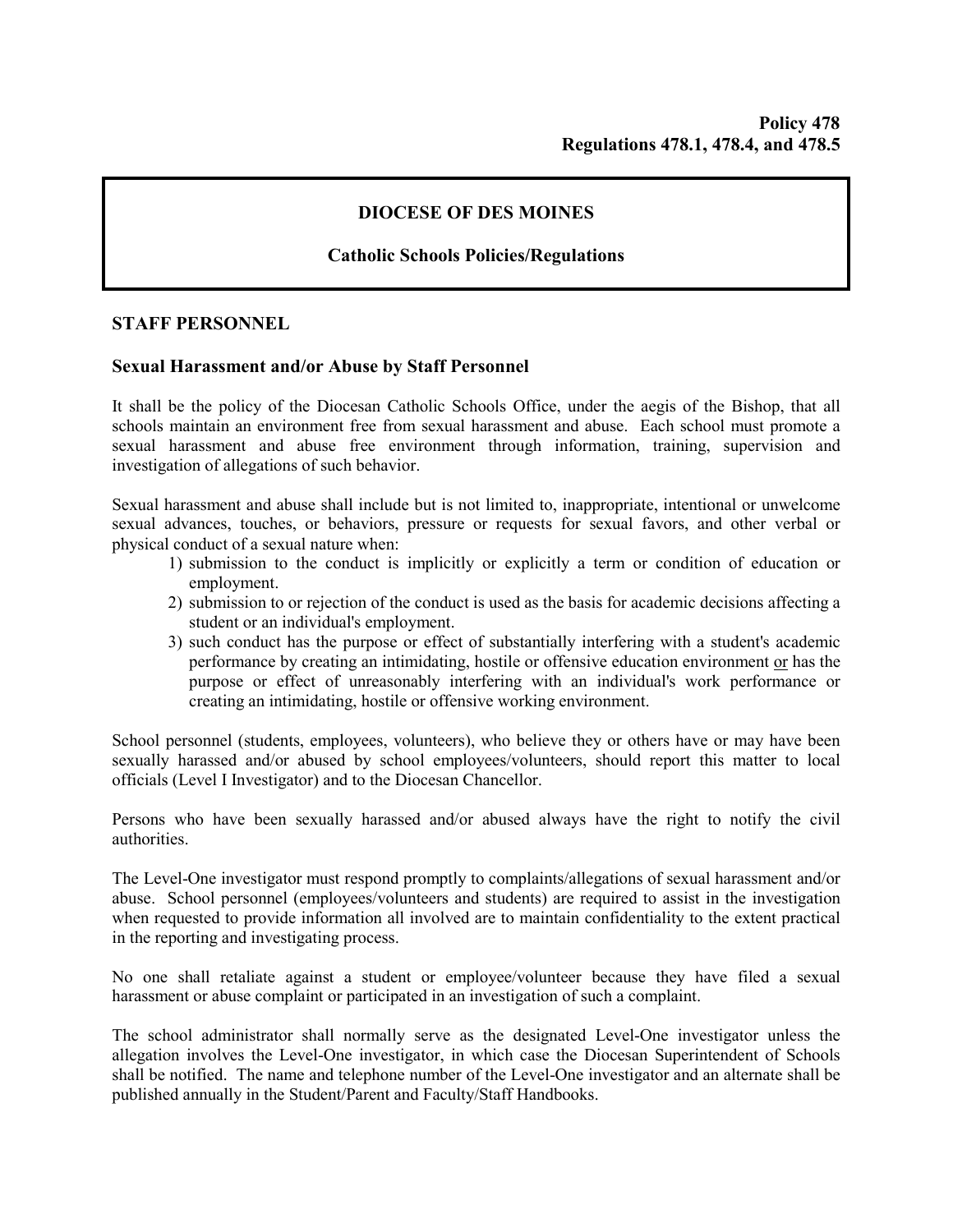If students and/or personnel believe sexual harassment and abuse has occurred but do not wish, or believe it would be inappropriate, to file a complaint of harassment or abuse with a Level-One investigator, they may inform the principal (Diocesan Superintendent if the allegation involves the principal) about the incident(s). In such case**,** the principal (Superintendent) shall handle the concern as a personnel matter. (281-IAC 10.2)

School officials must report to Board of Educational Examiners the resignation of a licensed employee or the non-renewal or termination of a licensed employee's contract for an allegation of or actual sexual misconduct of a student. (282-IAC 11.37)

| Policy Adopted:  | January 31, 1994 |
|------------------|------------------|
| Policy Revised:  | March 25, 2013   |
| Policy Reviewed: | January 21, 2019 |
| Policy Revised:  | July 30, 2021    |

## **Sexual Harassment and/or Abuse by Staff Personnel: Investigation Regulation 478.1**

The following procedures shall be implemented in the investigation of allegations of sexual harassment and/or abuse:

1) Any person having knowledge of sexual harassment and/or abuse should file a report with the school's designated Level-One investigator**,** by using the form, Alleged Sexual Harassment and/or Abuse by Staff Personnel Report (Regulation 478.2). Any school employee/volunteer receiving a verbal or written report of sexual harassment or abuse

must immediately pass on the information to the Level-One investigator.

- 2) If the alleged victim of abuse is under age 19 and younger, the incident must first be reported to the Department of Human Services (DHS). Then the school should proceed with its investigation.
- 3) The Level-One investigator must secure a written report of the allegation and provide a copy to the person filing, the parents of alleged victim if below age 19, and the immediate supervisor of the employee/volunteer. The alleged offender named in the report shall receive a copy of the report at the time he/she is initially interviewed by the Level-One investigator.
- 4) The Level-One investigator shall complete an informal investigation within five working days following receipt of the written report. The investigator shall have access to any records of the alleged victim and alleged offender for the purpose of interviewing and investigating. Personnel under investigation are required to be placed on administrative leave.
- 5) If, in the opinion of the Level-One investigator, the alleged victim would be placed in eminent danger through continued contact between the alleged victim and alleged offender, provision shall be made to temporarily remove possible contact by or between the two.
- 6) The Level-One investigation must be deferred, if the investigator believes the magnitude of the allegations suggest an immediate law enforcement investigation. If such is the case, the Level-One investigator shall contact the appropriate law enforcement officials, the person filing the report and the parents of alleged victim if the person is under 19 years of age. All steps involved in this process must be documented.
- 7) Within 5 days of receipt of the completed alleged Sexual Harassment and/or Abuse by Staff Personnel Report, the Level-One investigator shall interview the alleged victim, the alleged accused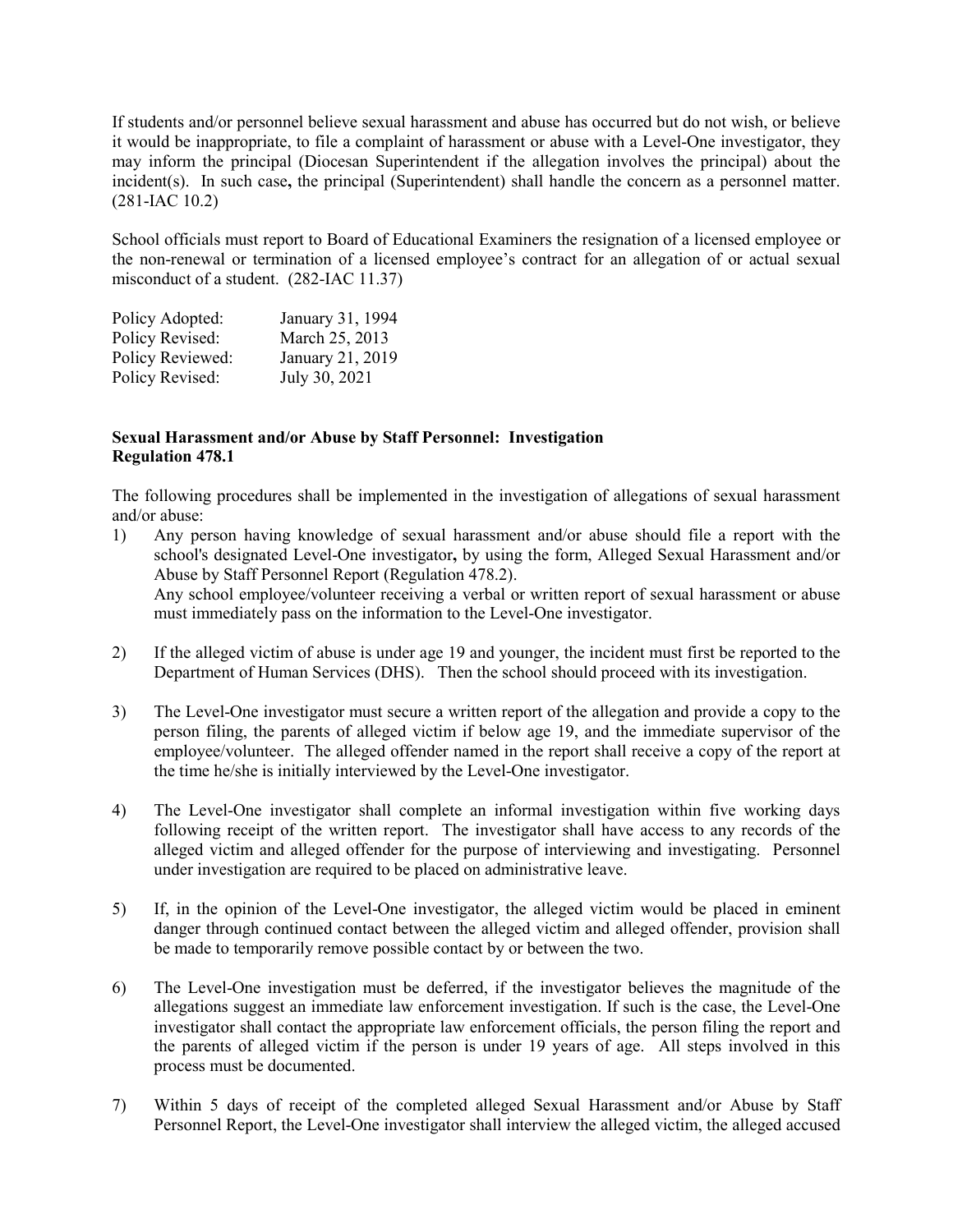named in the report and any other persons who may have knowledge of the circumstances contained in the report. The investigator must notify the parent of a child in pre-kindergarten through grade 6 of the date and time of the interview and of the right to be present or to see and hear the interview or send a representative in the parents' place. The investigator should notify the parents of older involved students.

- 8) The designated investigator shall determine, by a preponderance of the evidence and based upon the investigator's training and experience and the credibility of the victim, whether it is likely that an incident took place between the victim and the accused. If an incident took place it is referred to Level II.
- 9) The Level-One Investigation of Sexual Harassment and/or Abuse by Staff Personnel form (Regulation 478.3) shall be completed within fifteen calendar days of receipt of the report unless the investigation was temporarily suspended. Copies of this completed form shall be given to the alleged victim, the parents of any involved person under age 19, the accused, and the immediate supervisor of the accused.
- 10) At the conclusion of the Level-One investigation, the person filing the report shall be notified of the next step.

The investigation may be concluded at Level-One if:

- a) there is no preponderance of evidence to support the allegation
- b) the complaint is withdrawn, the form should be marked "withdrawn". If a reason is given for the withdrawal, a dated memo stating such should be attached to the Alleged Sexual Harassment and/or Abuse by Staff Personnel Report form. The form shall be kept in the alleged accused's file.

All other cases shall be referred to the Level-Two investigator for further determinations.

| Regulation Adopted:        | May 21, 1990     |
|----------------------------|------------------|
| <b>Regulation Revised:</b> | January 21, 2019 |
| <b>Regulation Revised:</b> | July 30, 2021    |

## **Sexual Harassment and/or Abuse by Staff Personnel Level Two Investigation of Sexual Harassment and/or Abuse by Staff Personnel Regulation 478.4**

Upon determination that there is need for a Level-Two investigation of sexual harassment and/or abuse, the Level-One investigator shall contact the Diocesan Superintendent of Schools. The Superintendent, in consultation with the Diocesan Chancellor, shall appoint a Level-Two investigator who may not be a school or AEA employee.

The Level-Two investigation should ordinarily be completed within a period of three weeks from receipt of the Level-One reports and forms.

The Level-Two investigator shall:

- 1) review the Alleged Sexual Harassment and/or Abuse by Staff Personnel Report.
- 2) review the Level-One Investigation of Sexual Harassment and/or Abuse by Staff Personnel form.
- 3) conduct further investigation if, and as much as, deemed necessary to determine whether the preponderance of evidence to support sexual harassment and/or abuse allegations. (Any involved